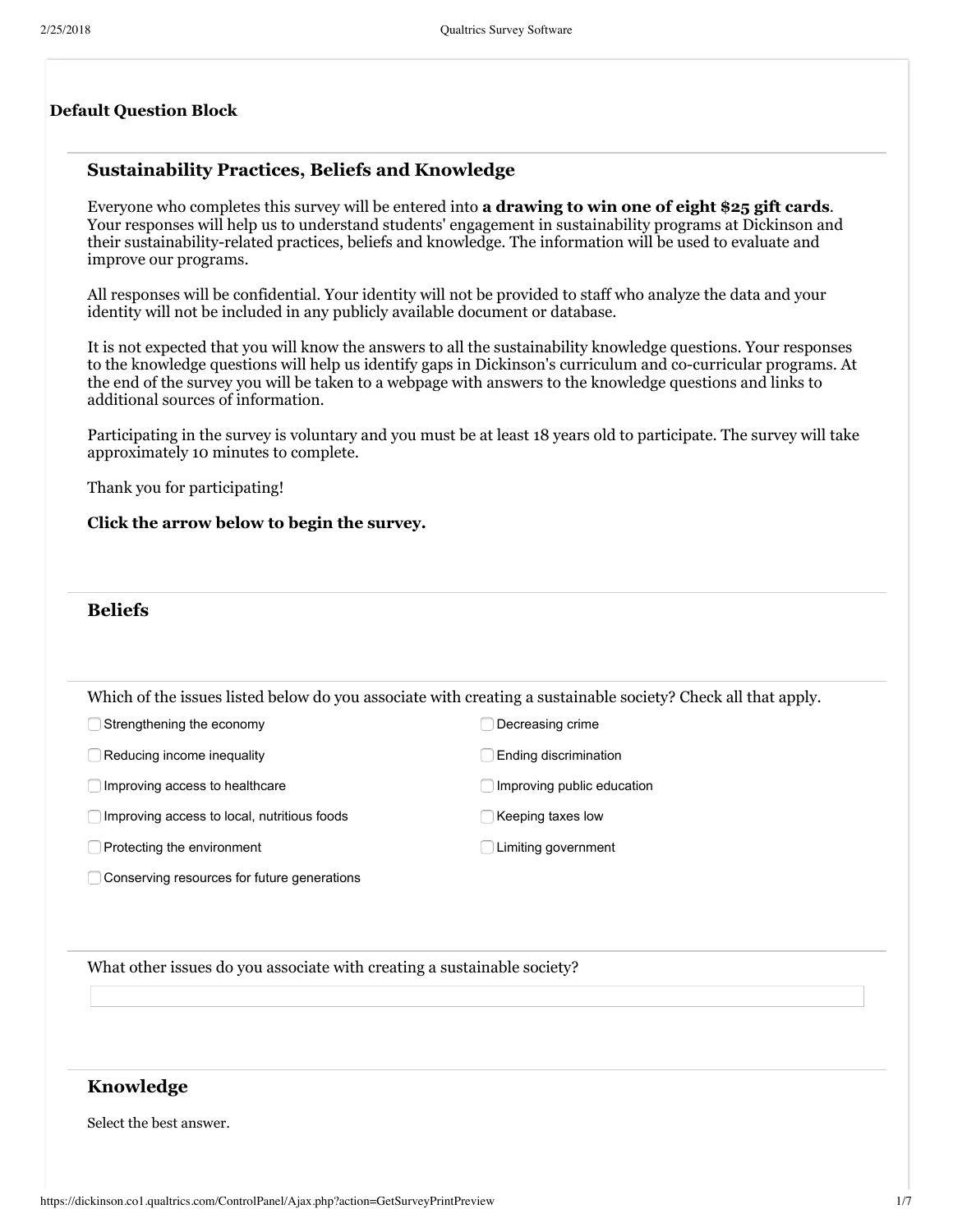The United Nations definition of sustainable development calls for:

Maintaining current incomes and quality of life forever.  $\bigcirc$ 

Increasing consumption at a constant rate.

Meeting the needs of the present without compromising the ability of future generations to meet their own needs.

Setting aside resources for preservation, never to be used.

An approach that seeks to understand sustainability problems by examining interactions and feedbacks within and between human and natural systems is called:

Deductive reasoning

- **Inductive reasoning**
- Strategic thinking
- Systems thinking

Many economists argue that electricity prices in the U.S. are too low because:

- The prices do not reflect costs caused by pollution from generating electricity.
- Profits of electric utilities are too low.
- Higher electricity prices would stimulate economic growth.
- Low electricity prices make the U.S. less competitive in international markets.

#### **Engagement and practices**

|                       |  | Have you engaged in any of the following activities as part of your academic courses in fall 2017 or spring 2018? |  |
|-----------------------|--|-------------------------------------------------------------------------------------------------------------------|--|
| Check all that apply. |  |                                                                                                                   |  |

| Used the campus or college farm to learn about sustainability.                              | Examined civic responsibilities, ethical questions or personal<br>values in relation to sustainability.             |
|---------------------------------------------------------------------------------------------|---------------------------------------------------------------------------------------------------------------------|
| Interacted with Carlisle residents to learn about the local<br>community.                   | Examined sustainability perspectives or approaches in a non-<br>U.S. context.                                       |
| Went on a field trip to learn about local resources.                                        | Created an artistic work to explore or communicate<br>sustainability concepts.                                      |
| Conducted experiments in a lab to examine sustainability-<br>related concepts.              | Conducted a significant research project on a sustainability-<br>related topic.                                     |
| Developed and tested a solution to a sustainability problem on<br>campus or in a community. |                                                                                                                     |
|                                                                                             |                                                                                                                     |
|                                                                                             |                                                                                                                     |
| apply                                                                                       | Have you engaged in any of the following activities in the past year that were not part of a course? Check all that |
| Made conscious efforts to create an inclusive and welcoming<br>climate on campus.           | Participated in a workshop that gave you hands-on experience<br>with sustainability-related skills.                 |
| Taken steps to reduce energy use, water use or consumption of (                             | Advocated for action by elected or other public officials on a                                                      |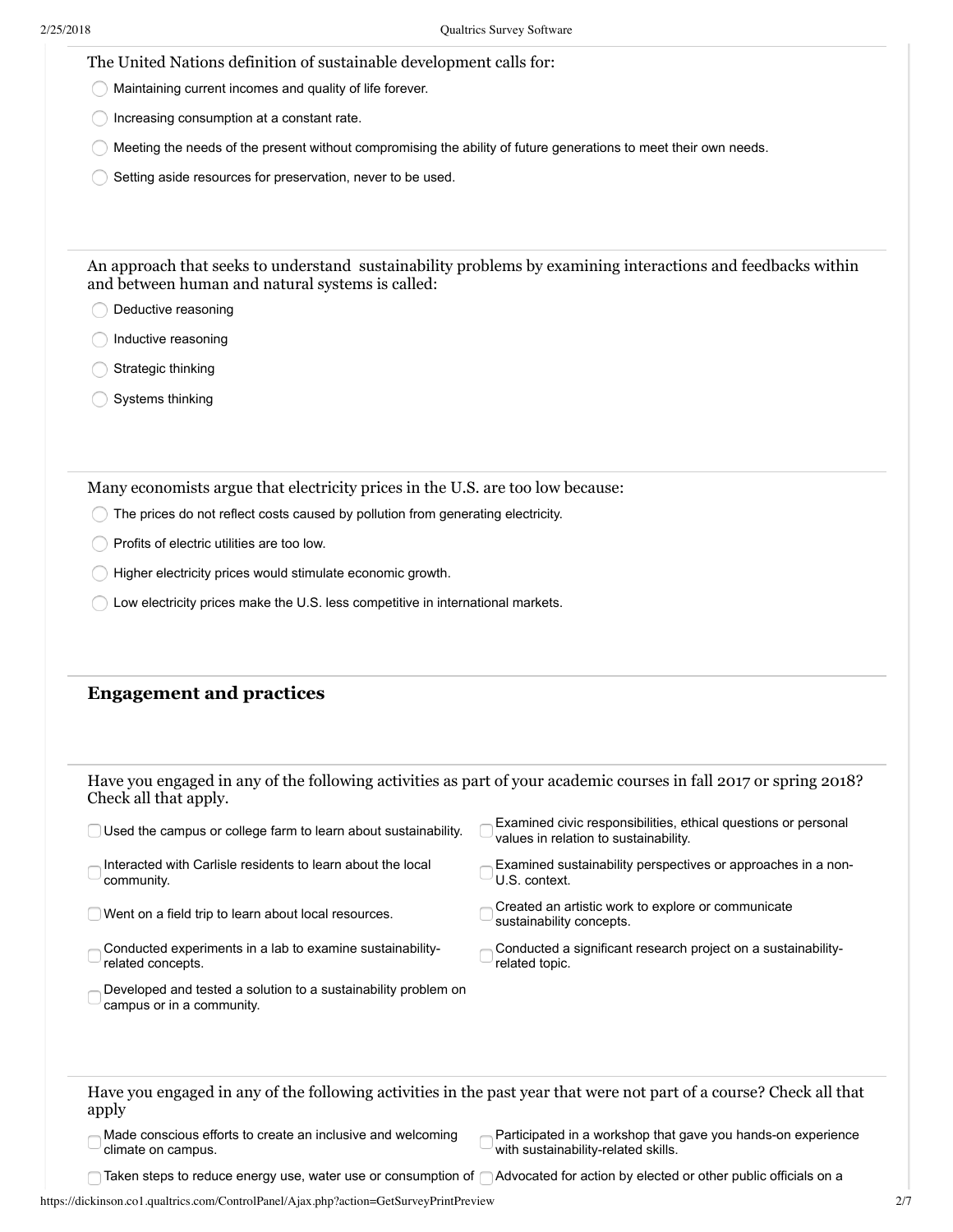other resources. sustainability-related issue.

| $\sim$ Attended a public talk or other event on campus that was<br>related to sustainability. |
|-----------------------------------------------------------------------------------------------|
|                                                                                               |

- Attended an off-campus community meeting or event that was related to sustainability.
- Worked as a volunteer or for pay to do sustainability-related work on campus, in Carlisle or in another community.

# **Knowledge**

Select the best answer.

| Walk, bike or skateboard to get                                                                              |                            |       |              |                       |
|--------------------------------------------------------------------------------------------------------------|----------------------------|-------|--------------|-----------------------|
| How often do you practice the following behaviors?                                                           | Always or almost<br>always | Often | Occasionally | Never or almost never |
|                                                                                                              |                            |       |              |                       |
| <b>Practices and beliefs</b>                                                                                 |                            |       |              |                       |
|                                                                                                              |                            |       |              |                       |
| Degraded substantially                                                                                       |                            |       |              |                       |
| Degraded slightly                                                                                            |                            |       |              |                       |
| Remained stable                                                                                              |                            |       |              |                       |
| Improved substantially                                                                                       |                            |       |              |                       |
| How has air quality changed on average in the United States since 1990?                                      |                            |       |              |                       |
|                                                                                                              |                            |       |              |                       |
| Changed volatilely from year to year.                                                                        |                            |       |              |                       |
| Neither increased or decreased.                                                                              |                            |       |              |                       |
| Decreased                                                                                                    |                            |       |              |                       |
| 30 years?<br>Increased                                                                                       |                            |       |              |                       |
| How has the income gap between the richest and poorest households in the United States changed over the last |                            |       |              |                       |
|                                                                                                              |                            |       |              |                       |
| Decreased substantially                                                                                      |                            |       |              |                       |
| Decreased slightly                                                                                           |                            |       |              |                       |
| Increased slightly                                                                                           |                            |       |              |                       |
| Increased substantially                                                                                      |                            |       |              |                       |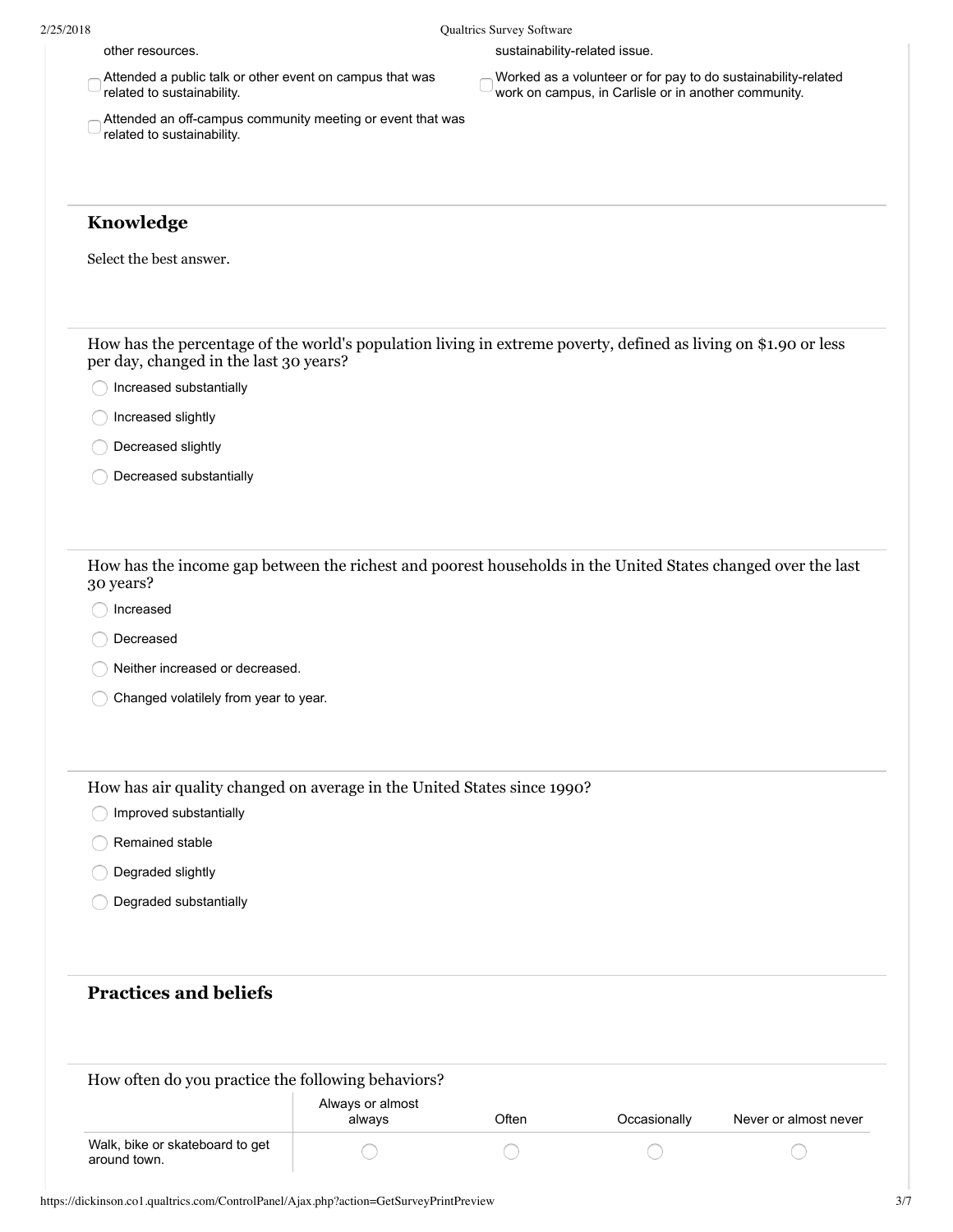#### 2/25/2018 Qualtrics Survey Software

|                                                                         | Always or almost<br>always | Often | Occasionally | Never or almost never |
|-------------------------------------------------------------------------|----------------------------|-------|--------------|-----------------------|
| Buy bottled water.                                                      |                            |       |              |                       |
| Take care of belongings so they<br>last a long time.                    |                            |       |              |                       |
| Turn off lights, computers and<br>other electronics when not in<br>use. |                            |       |              |                       |
| Recycle                                                                 |                            |       |              |                       |
| Eat meals with little or no meat.                                       |                            |       |              |                       |
|                                                                         |                            |       |              |                       |

#### How strongly do you agree or disagree with the following statements?

|                                                                                                                     | Strongly agree | Agree | Neither agree nor<br>disagree | Disagree | Strongly disagree |
|---------------------------------------------------------------------------------------------------------------------|----------------|-------|-------------------------------|----------|-------------------|
| I take pride in Dickinson's<br>commitment to sustainability.                                                        |                |       |                               |          |                   |
| Dickinson's sustainability<br>efforts have enriched my<br>education and college<br>experience.                      |                |       |                               |          |                   |
| Too much emphasis is given to<br>sustainability at Dickinson.                                                       |                |       |                               |          |                   |
| Sustainability was an important<br>factor in my decision to come<br>to Dickinson.                                   |                |       |                               |          |                   |
| Dickinson's sustainability<br>performance meets or exceeds<br>my expectations.                                      |                |       |                               |          |                   |
| I will incorporate sustainability<br>values and practices in my<br>future professional, civic and<br>personal life. |                |       |                               |          |                   |

### **Knowledge**

Select the best answer.

What does the precautionary principle call for when an activity has the potential to cause substantial harm but the harm is uncertain?

Proceed but notify people who may be harmed.

Proceed but purchase insurance that would pay potential victims.

Take actions to diminish or prevent the potential harm.

Prohibit the activity.

A life-cycle analysis of a product assesses the:

Accumulation of toxins from the product in at risk species at different life stages.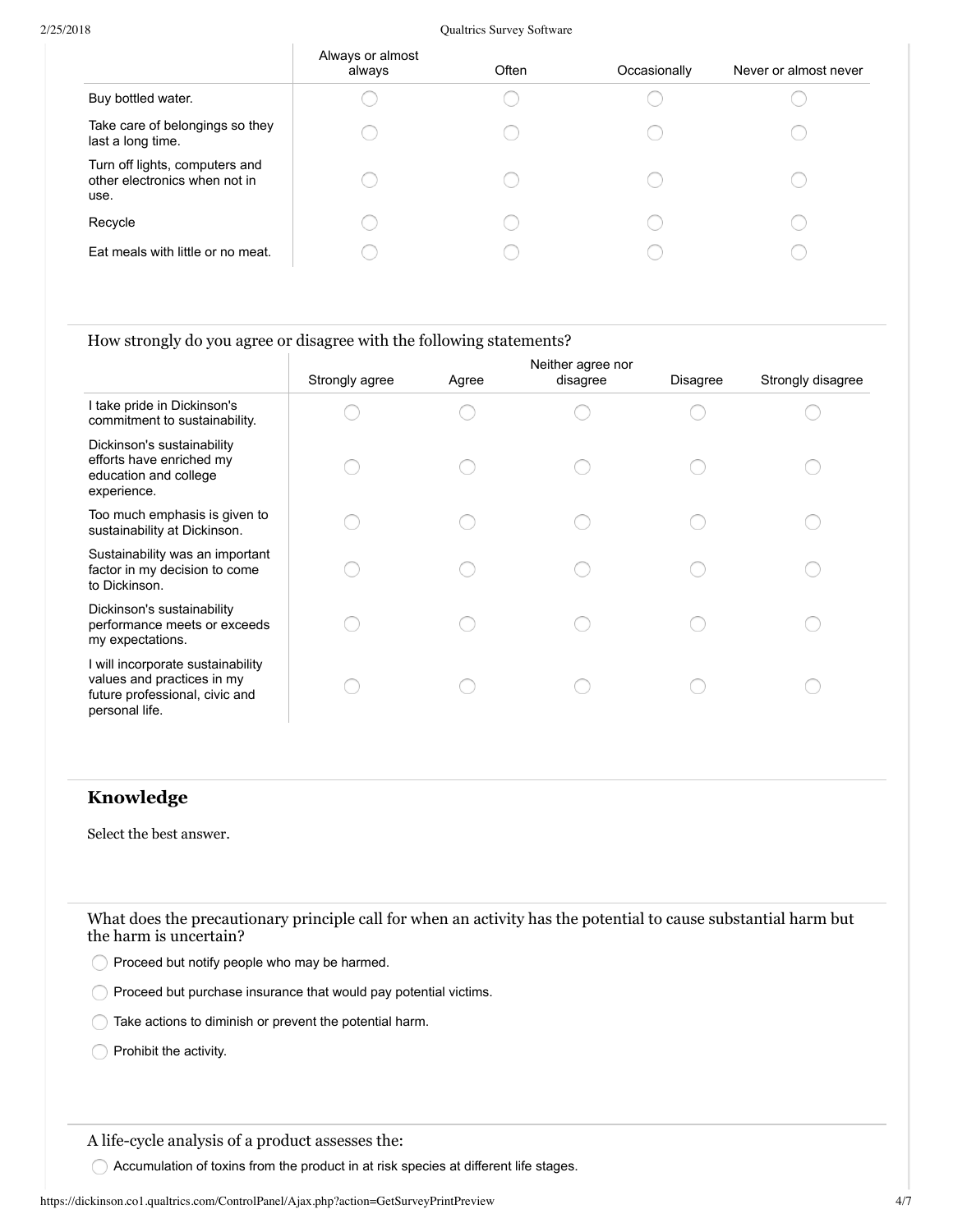- Environmental impacts of the production, transport, use and disposal of the product.
- Probability that the product will harm human life.
- Time it takes for the product to decompose.

What is the primary source of drinking water for Carlisle and Dickinson?

- C Letort Spring Run
- Conodoguinet Creek
- Susquehanna River
- Groundwater wells

## **Beliefs**

How strongly do you agree or disagree with the following points of view?

|                                                                                                   | Strongly agree | Agree | Neither agree nor<br>disagree | <b>Disagree</b> | Strongly disagree |
|---------------------------------------------------------------------------------------------------|----------------|-------|-------------------------------|-----------------|-------------------|
| We are exceeding<br>environmental limits that will<br>cause severe harm to future<br>generations. |                |       |                               |                 |                   |
| Technological innovations will<br>strongly benefit future<br>generations.                         |                |       |                               |                 |                   |
| The U.S. should take<br>aggressive action to limit<br>climate change.                             |                |       |                               |                 |                   |
| I have a responsibility to live<br>sustainably.                                                   |                |       |                               |                 |                   |
| Everyone's education should<br>include sustainability concepts,<br>practices and solutions.       |                |       |                               |                 |                   |

How strongly do you agree or disagree with the following statements?

### Since coming to Dickinson I have . . .

|                                                                                                               | Strongly agree | Agree | Neither agree nor<br>disagree | <b>Disagree</b> | Strongly disagree |
|---------------------------------------------------------------------------------------------------------------|----------------|-------|-------------------------------|-----------------|-------------------|
| Gained greater understanding<br>of sustainability.                                                            |                |       |                               |                 |                   |
| Become more sustainable in<br>my personal lifestyle.                                                          |                |       |                               |                 |                   |
| Developed greater motivation<br>for promoting sustainability in<br>the communities of which I am<br>a member. |                |       |                               |                 |                   |
| Gained confidence in my<br>abilities to create positive<br>change in the world.                               |                |       |                               |                 |                   |

https://dickinson.co1.qualtrics.com/ControlPanel/Ajax.php?action=GetSurveyPrintPreview 5/7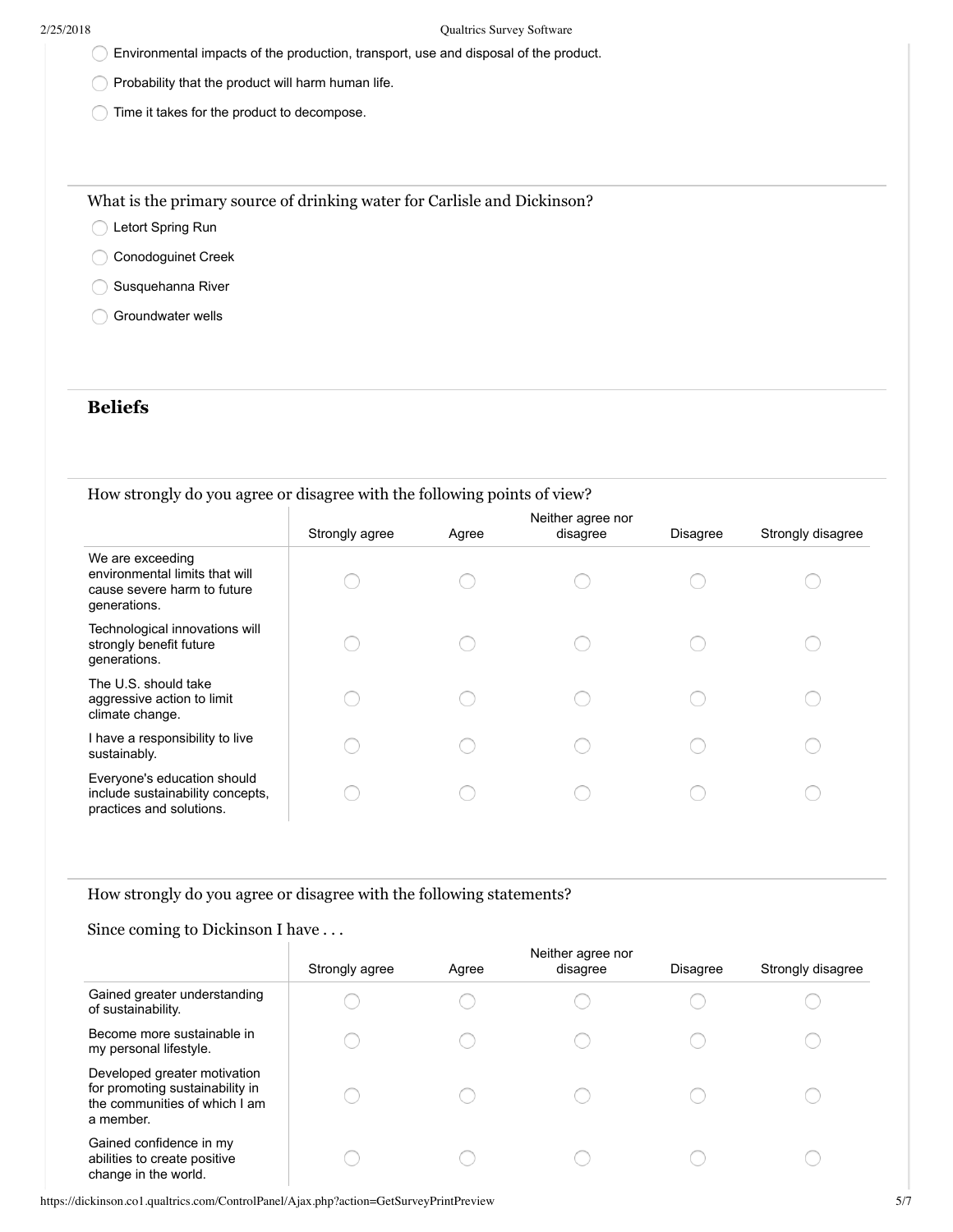### **Knowledge**

Select the best answer.

How have prices of electricity generated with renewable solar and wind energy changed over the past 30 years?

Increased substantially

Increased slightly

**Decreased slightly** 

**Decreased substantially** 

The greenhouse effect warms the Earth's climate because greenhouse gases:

- Absorb long-wave thermal radiation.
- Cause chemical reactions in the atmosphere that generate heat.
- Increase the amount of visible solar radiation that reaches the Earth's surface.
- Decrease the amount of visible solar radiation that reaches the Earth's surface.

Which future pathway of global carbon dioxide emissions is most likely to limit warming of the Earth's climate to less than 2<sup>o</sup>C above the preindustrial level?

Allow emissions to grow by only a very small percentage each year through 2100.

Hold annual emissions constant at the present level through 2100.

- Reduce annual emissions 20 percent from the present level by 2100.
- Reduce annual emissions 80 percent or more from the present level by 2100.

### **Information sources**

How well informed do you feel you are about sustainability programs and events at Dickinson?

- Very well informed
- Moderately well informed
- Slightly well informed
- $\bigcap$  Not well at all

Where do you commonly get information about sustainability programs and events at Dickinson?